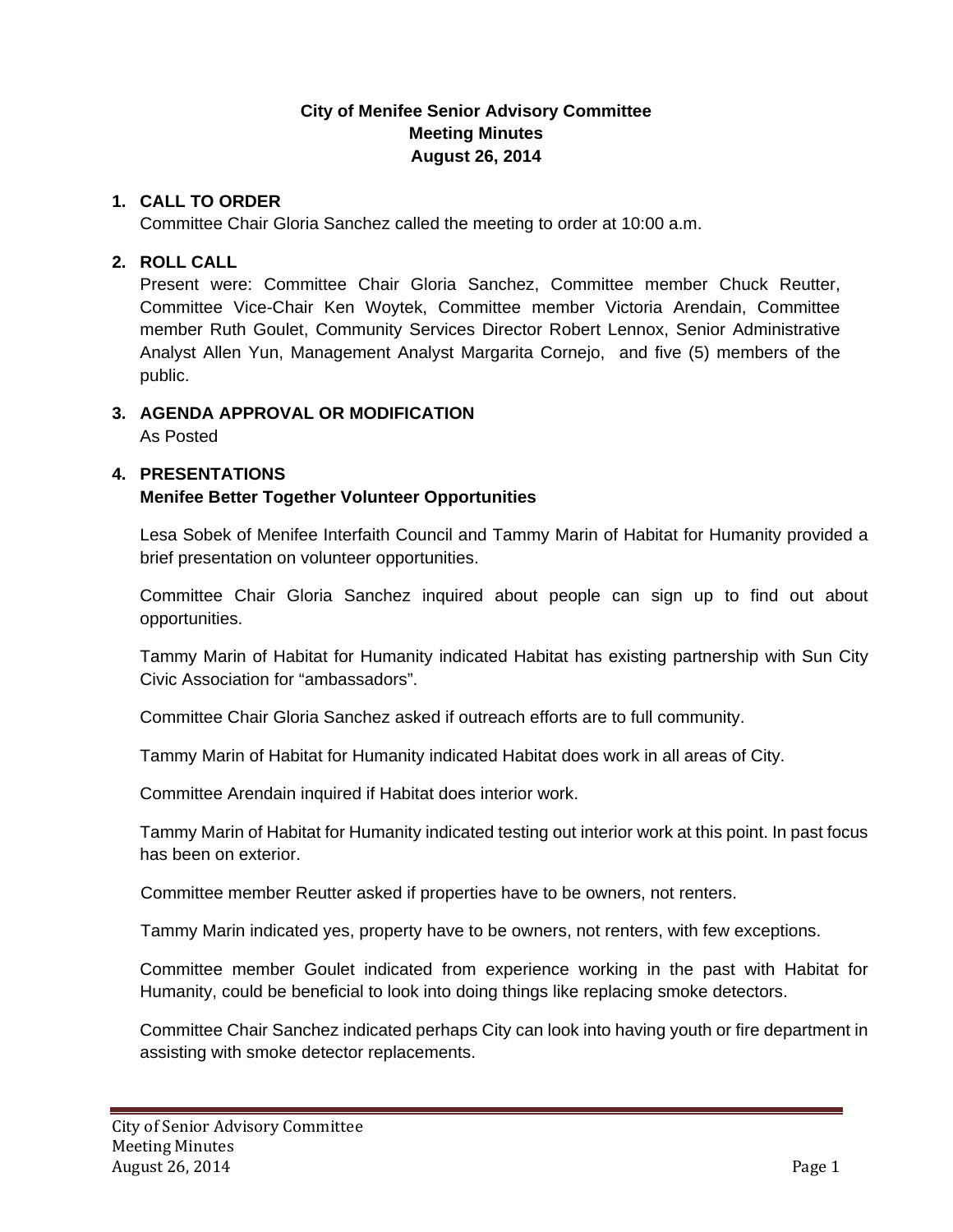Community Services Director Lennox indicated this is something the City could look into setting up as a program.

Committee Sanchez stated the key is to establish partnerships with those who provide service and have experience.

Lesa Sobek of Menifee Interfaith Council discussed upcoming community clean up event dates, April 25, 2015 and in October 2014 for Romoland area.

Community Services Director mentioned Community Partners meetings and use of Just Serve Program.

## **5. Public Comments**

None.

### **6. APPROVAL OF MEETING MINUTES**

### **6.1 Minutes of July 22, 2014 Meeting**

Committee member Reutter made a motion carry-over items to next meeting.

Committee member Goulet seconded motion.

Motion was passed unanimously.

### **7. DISCUSSION ITEMS**

### **7.1 Committee Strategic Planning Workshop**

> Mission Statement

Committee reviewed/discussed draft proposed mission statements for Senior Advisory Committee.

Following discussion, committee directed staff to incorporated changes/updates to proposed mission statement.

▶ Priority Goal Setting

Community Services Director Lennox provided brief staff report on priority goal setting and Senior Needs and Issues Discussion Items Summary.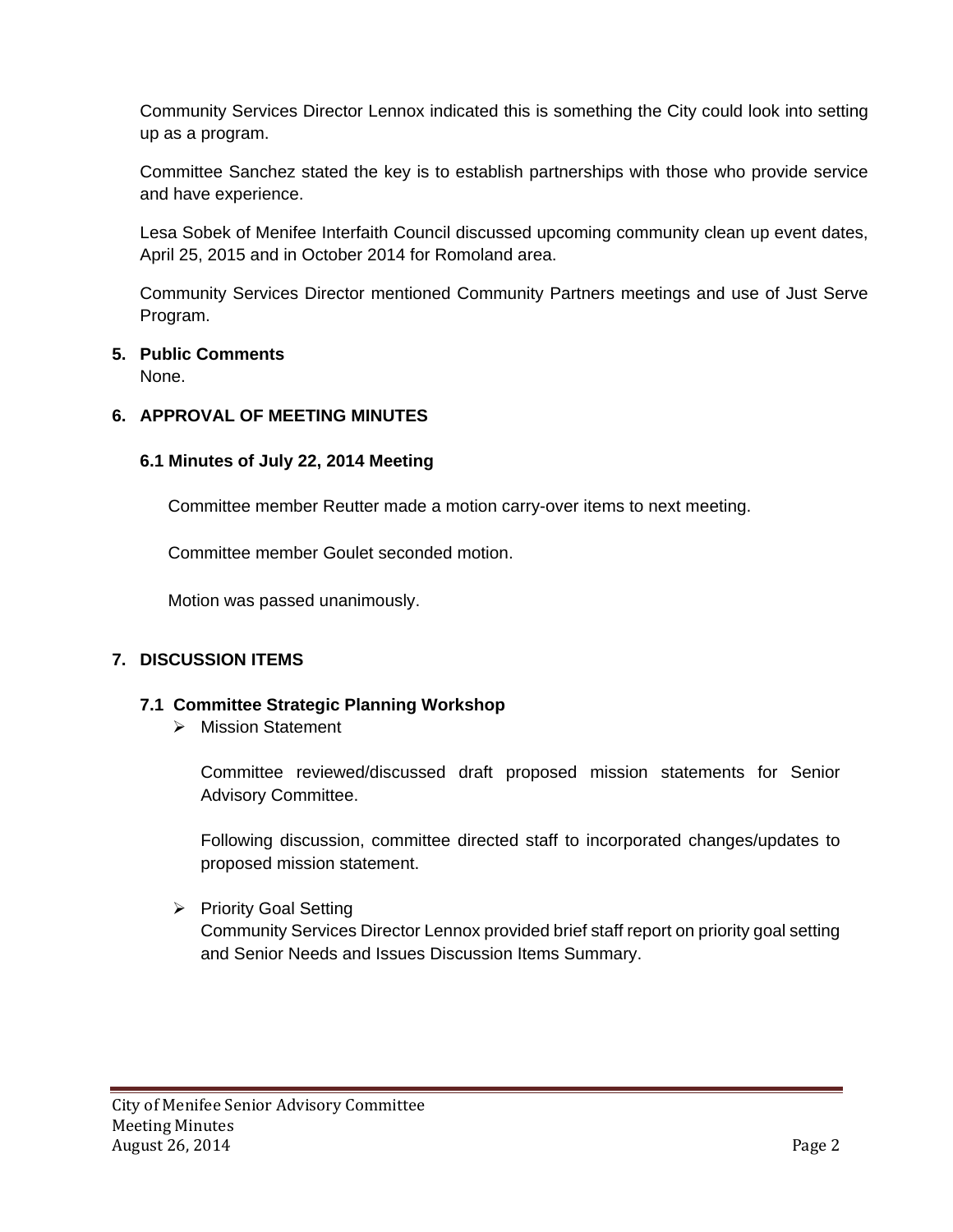Committee reviewed/discussed Senior Needs and Issues Discussion Items Summary and identified most urgent discussion topics for upcoming meetings. Review of additional topics/issues to be prioritized at a later date.

Committee member Arendain inquired about have a special meeting just on transportation before next regular meeting.

Committee Chair Sanchez proposed meeting on September 16<sup>th</sup> at 1:00 pm.

Committee member Arendain made a motion for a special meeting on September 16, 2014 at 1:00 pm to discuss transportation.

Motion was seconded by Committee member Goulet.

Motion was unanimously approved.

Committee member Woytek made a motion to move the regular September meeting to September 30, 2014.

Motion was seconded by Committee member Goulet.

Motion was unanimously approved.

Motion was seconded by Committee member Goulet.

Motion was unanimously approved.

### **8. COMMUNITY SERVICES DIRECTOR COMMENTS**

#### **8.1 Dial-A-Ride Service in Gated HOA Neighborhoods**

Community Services Director Robert Lennox indicated based on staff research Dial-A-Ride can provide service into gated communities. City is currently working with Dial-A-Ride on expanding service areas.

### **8.1 Caregiver Rules and Regulations (live-in)**

Community Services Director Lennox provided a brief summary on caregiver rules and regulations and indicated Committee could request item be included as discussion item in future meeting agenda.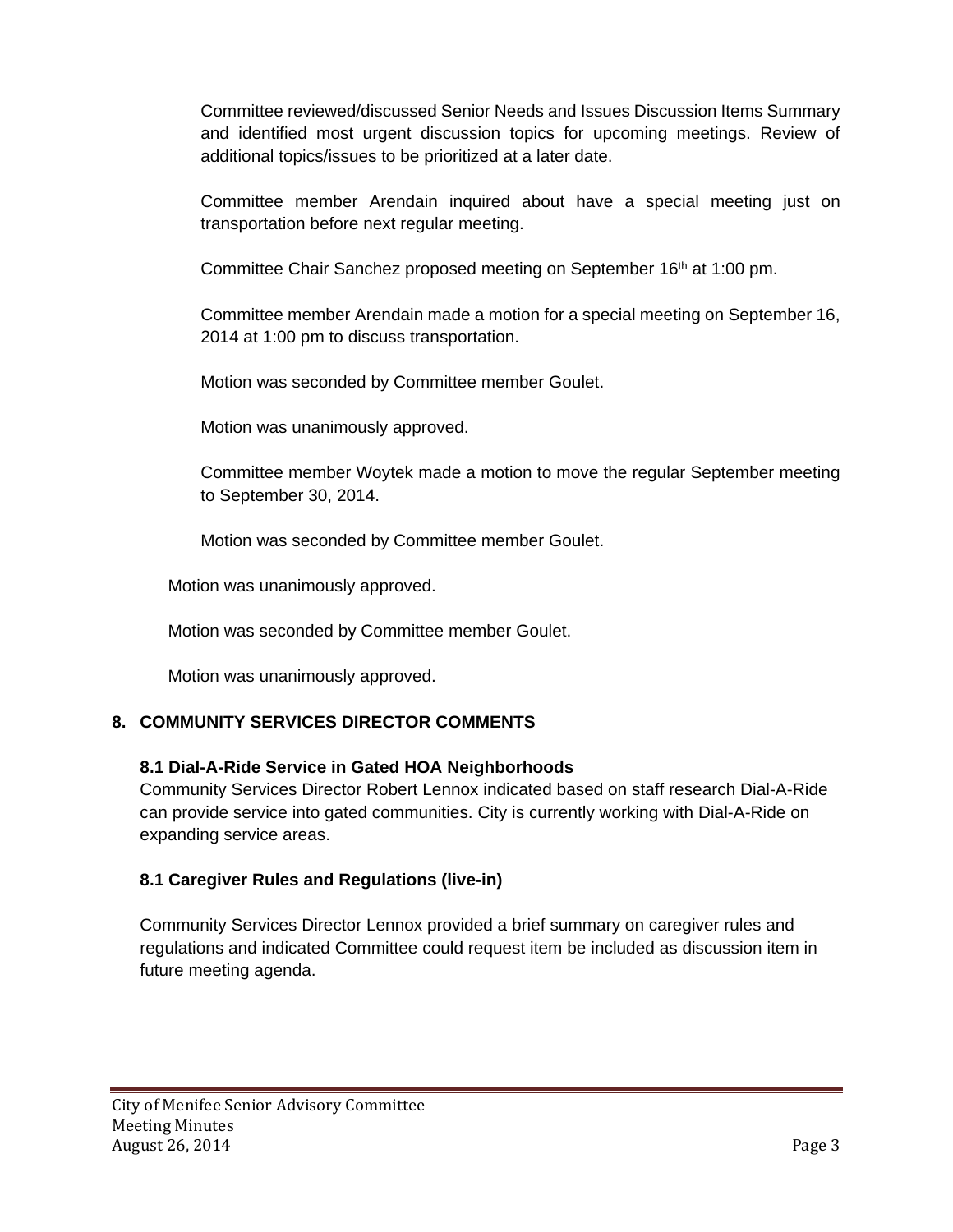Committee member Reutter explained that this could address young people living in the Sun City core.

Committee member Goulet made a motion to include discussion of caregiver rules and regulations as part of future agenda.

Committee member Reutter seconded motion.

Motion was passed unanimously

Committee member inquired regarding board and care licensing requirements.

Community Services Director Lennox indicated these are regulated by State.

Community Services Director Lennox indicated fourteen (14) Youth Advisory Committee applications were received as of August 22, 2014, and would like to include at least one Committee representative for interview panel.

Committee member Arendain indicated she would like to volunteer for interview panel.

# **9. COMMITTEE MEMBERS COMMENTS**

Committee member Arendain indicated she would like to plan field trips for seniors from the senior center.

Community Services Director Lennox indicated this can be discussed with staff, and staff will work to review existing options and what can be added.

Committee member Arendain also inquired if Committee can obtain some form of identification//badge.

Community Services Director Lennox indicated staff will look into badges.

# **10. FUTURE AGENDA REQUESTS FROM COMMITTEE MEMBERS:**

### **Items Scheduled for Future Agendas:**

- $\triangleright$  Presentation from TRIP organization (Riv Co Office on Aging)
- $\triangleright$  Speakers' Forum for Seniors
- **►** Golf Cart Accessibility
- $\triangleright$  Senior Transportation